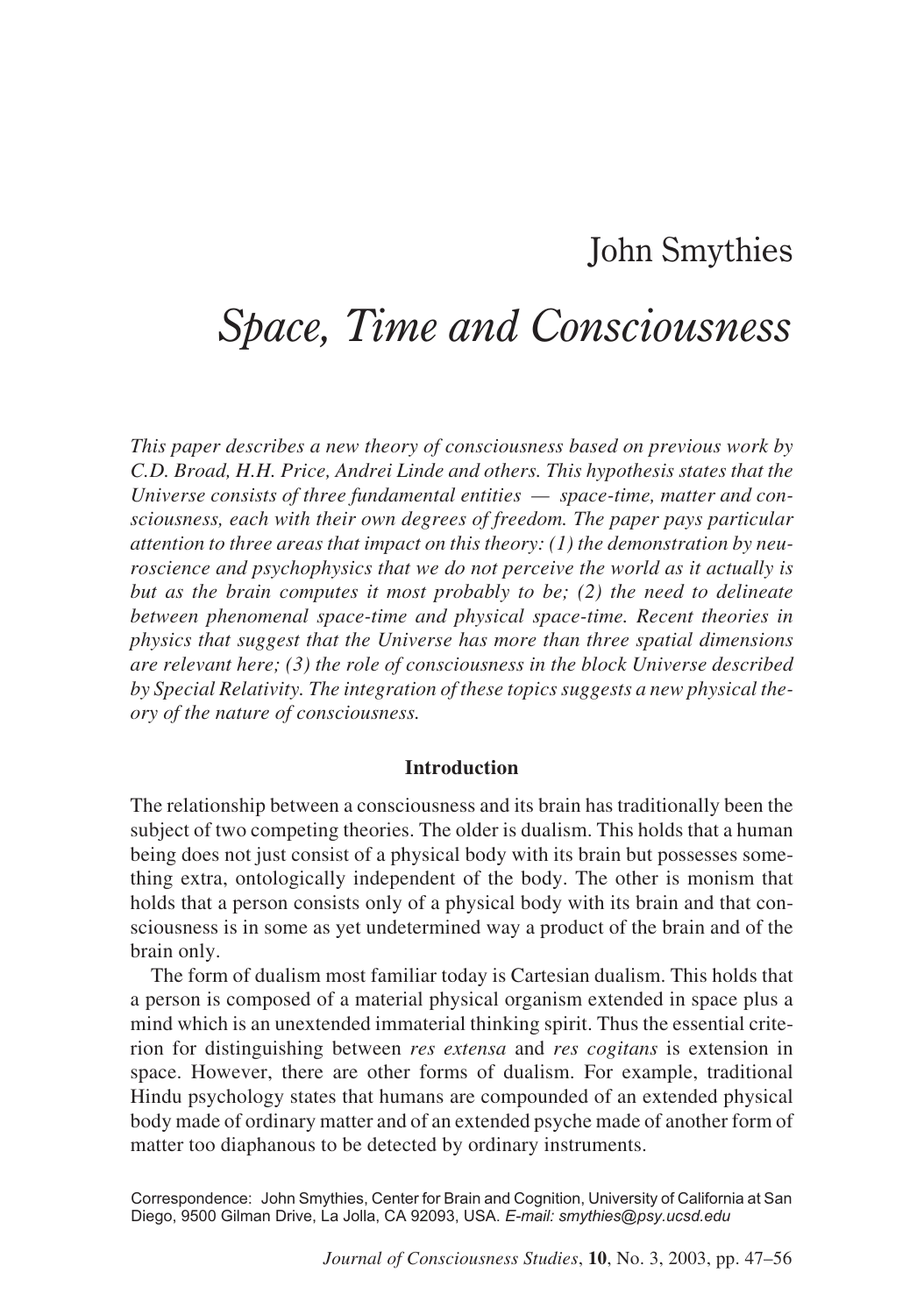Over the last century, however, a third theory has been developed. This suggests that a human being consists of a physical body made of ordinary matter extended in physical space and, in addition, a consciousness module made of a different kind of matter extended in a different space outside physical space. The meaning of 'outside' here will be developed later. The two are connected by Humean causal interactions.

The impetus to the new theory has come partly from philosophers such as C.D. Broad and H.H. Price, partly from advances in introspective psychology, partly from a developing understanding of certain findings in clinical neurology and partly from recent developments in theoretical physics.

The theoretical physicist Andrei Linde (1990) has suggested that the world consists of three different fundamental constituents — space-time, matter and consciousness, with their own degrees of freedom. My aim in this paper is to explore this hypothesis further. My exposition will be presented in three sections.

- 1. The role of the brain and consciousness in perception following the demonstration by recent experiments in neuroscience and psychophysics that we do not perceive the world as it actually is but as the brain computes it most probably to be, These findings refute the philosophical theory of perception known as Direct Realism (Smythies, 1994b; Smythies and Ramachandran, 1998). This has important consequences for any theory of consciousness.
- 2. The need to delineate clearly between phenomenal space-time and physical space-time. This will entail a consideration of recent theories in physics (such as Kaluza-Klein, superstring and brane theories) that suggest that space has more than three dimensions.
- 3. A consideration of the role allotted to consciousness in the block Universe of Special Relativity.

#### **I: Consciousness and Perception**

In the past the postulation of any mental entity additional or external to the brain led to Cartesian dualism as I noted earlier. Descartes used 'extension in space' as *the* criterion to distinguish between mental entities (unextended) and physical ones (extended). However, as I have argued at length elsewhere (Smythies, 1994a) this was probably a mistake. Consciousness has contents — namely sensations, images and thoughts — which we can observe by introspection, as is done during psychophysical experiments. Some of these contents, such as visual and somatic sensations and images, are clearly extended in (phenomenal) space. As Quinton (1962) says: 'My visual sense-data [sensations] are extended spatial entities, occupying positions and spatially interrelated to other things in the space of my momentary visual field . . . My after-image is plainly a spatial thing, it occupies at any one moment a definite position in my visual field . . .'. Other sensations, such as olfactory sensations however, as well as thoughts, lack such extension. For a comprehensive account of the geometry of visual phenomenal space see French (1987). Therefore Descartes' criterion primarily distinguishes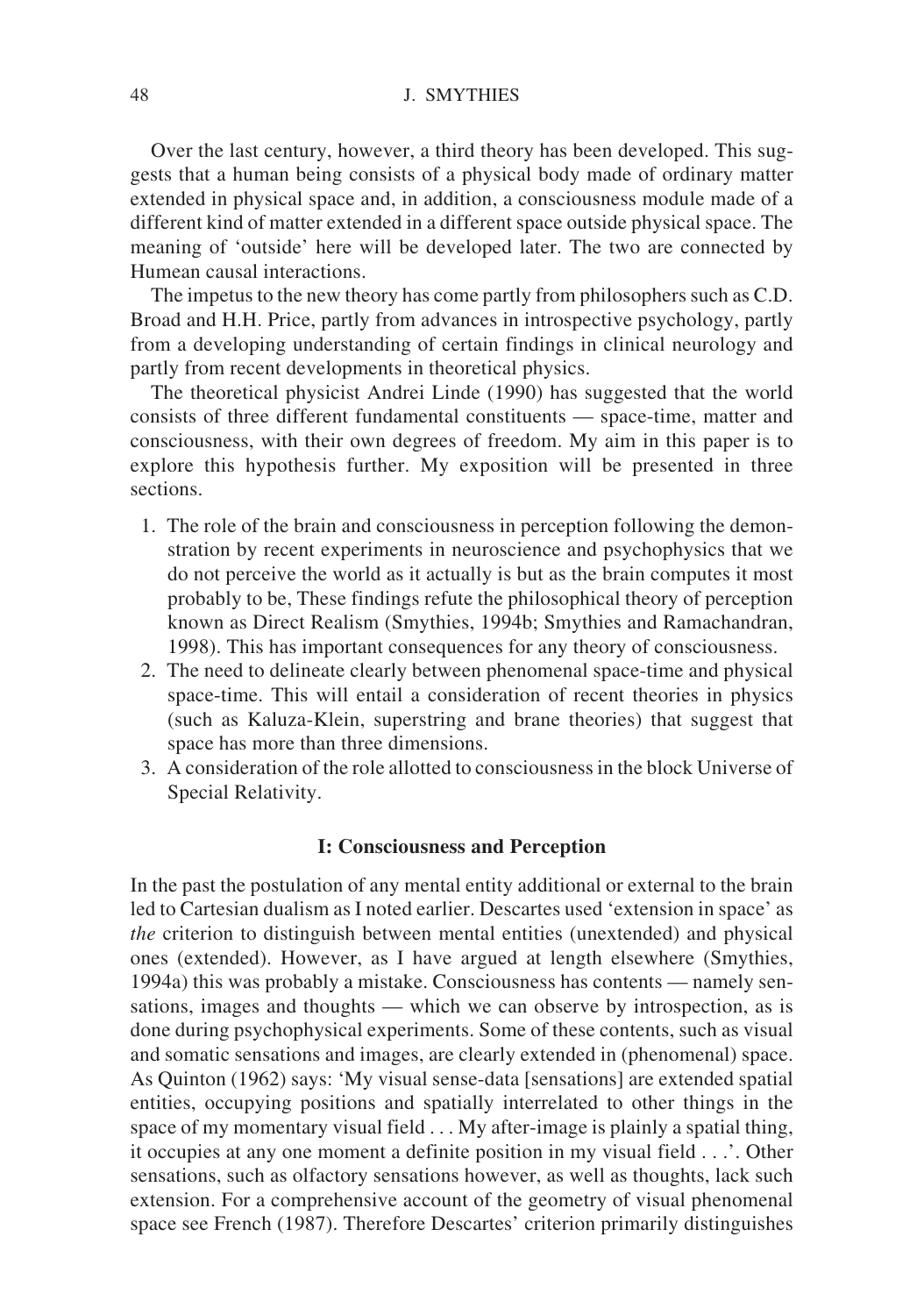between different contents of consciousness rather that between all such contents and material objects.

Bertrand Russell (1948) puts this clearly:

The objects of perception which I take to be 'external' to me, such as coloured surfaces that I see, are only 'external' in my private space... When on a common-sense basis, people talk of the gulf between mind and matter, what they really have in mind is the gulf between a tactual percept, and a 'thought' — e.g. a memory, a pleasure, or a volition. But this, as we have seen, is a division within the mental world; the percept is as mental as the 'thought'.

Descartes' mistake was, until recently, greatly obscured by the confusion reigning over how perception works. I will therefore turn to the topic of perception.

### *Perception*

Many philosophers today support the Direct Realist theory of perception. This can be put as stating that in consciousness we are directly aware of external physical objects. Phenomenal objects thus really are the same as physical objects (or their aspects, surfaces, etc.). In contrast, the scientific representative theory states that phenomenal objects, together with the space in which they are located, are constructs of the central nervous system and in no sense are they direct views of the external objects that they represent. This controversy has recently been resolved by the results of a large number of experiments in psychophysics. These demonstrate beyond any doubt that, in vision, we do not perceive the world as it actually is, but as the brain computes it most probably to be (see Smythies and Ramachandran, 1998; Kovács *et al*., 1996; Yarrow *et al*., 2001; and see further Vernon, 1962; Gregory, 1981; Ramachandran and Blakeslee, 1998). Visual sensations are not parts of external objects, as the Direct Realist theory holds, but are televisual-like constructions of the representative mechanisms of perception. This fact has the following important consequence. The Direct Realist theory allowed us to account for the ontology of phenomenal space by identifying it with external physical space. But, if phenomenal objects are the *end results* of probability based neurocomputations, this option no longer holds. Thus phenomenal consciousness must be allotted its own real space — phenomenal space. This *may* be identical with some aspect of brain space (however this has to be demonstrated and not simply taken for granted) but not with any aspect of external physical space. It may be argued that since phenomenal space refers to mental sensations etc., which are essentially subject-dependent, it seems implausible to ascribe ontological rather than epistemological status to it. However, sensation involves more than epistemology. In associative agnosia the patient has normal vision but cannot recognize what he/she sees. In other words sensations maintain their ontology but have lost their epistemology. In 'blind sight' the reverse occurs. The patient can obtain valid information about objects that he/she cannot see. Thus I suggest it is legitimate to discuss the ontological status of phenomenal space and its content independently of their epistemological content. In a similar way it is legitimate to discuss the pictures on our TV screens as they are in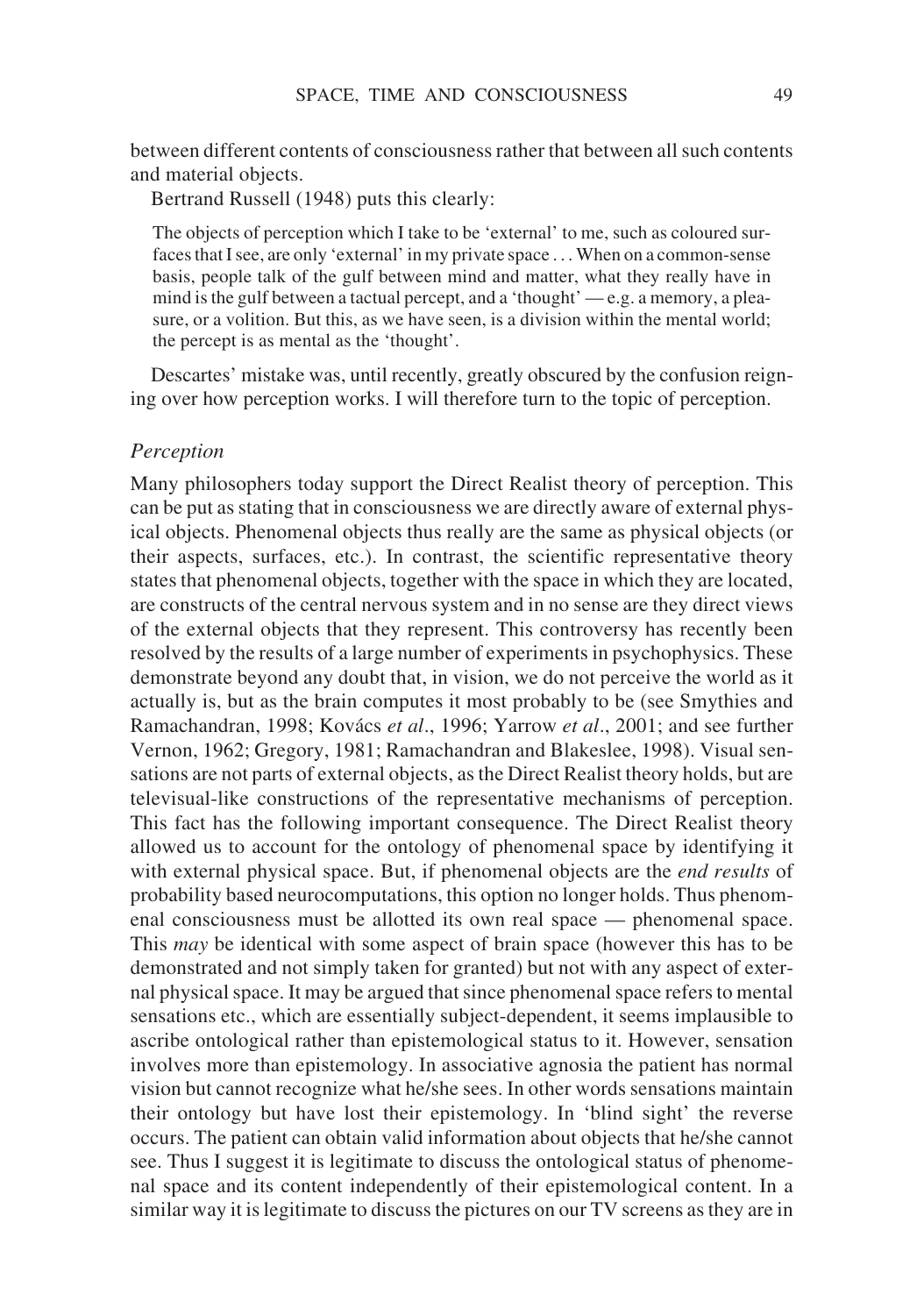themselves (ontology) without reference to what events in the TV studio they may be portraying (epistemology).

The status of the somatic sensations that make up the 'body image' in consciousness is similar. 'Common sense' still believes that the body that we experience during conscious awareness is identical with the physical body. However, neurological investigations of the complex phenomena of 'phantom' limbs show that this is not so (Schilder, 1950; Smythies, 1953; Ramachandran and Blakeslee, 1998). All bodily sensations — including 'phantom' limbs — can be identical only with events in the parietal cortex, not with events in the physical body, to none of which do we have any direct access. As the Viennese neurologist Paul Schilder (1950) said '... the empirical method leads immediately to a deep insight that even our own body is beyond our immediate reach, that even our own body justifies Prospero's words "We are such stuff as dreams are made on, and our little life is rounded with a sleep" '.

Wolfgang Köhler, one of the founders of Gestalt psychology, made this distinction very clear (1947):

Rather, I learned that physical objects influence a particularly interesting physical system, my organism, and that my objective experience results when, as a consequence, certain complicated processes have happened in that system. Obviously, I realized, I cannot identify the final products, the things and events of that experience, with the physical objects from which the influences came . . . My body [somatic sensory field or body image] is the outcome of certain processes in my physical organism, processes which start in the eyes, muscles, skin and so forth, exactly as the chair before me is the final product of other processes in the same physical organism. If the chair is seen 'before me', the 'me' of this phrase means my body as an experience, of course, not my organism as an object in the physical world.

Searle (1992) is one of the very few philosophers to grasp this essential point: 'The brain creates a body image, and pains, like all bodily sensations, are parts of the body image. The pain-in-the-foot is literally in the physical space of the brain.'

My last quotation in this section is from another neurologist — Jason Brown (1991). 'Space itself is an object: volumetric, egocentric, and part of the mind of the observer... Mind is positioned in a space of its own making . . . We wonder about the limits of the universe but never ask what is beyond the space of a dream.'

#### **II: The Status of Phenomenal Space**

As I adumbrated earlier it is becoming clear that an important aspect of phenomenal consciousness is the ontological status of its spatial system called phenomenal space. As Russell said (1948): 'All this [the physiological account of perception], I say, has long been a commonplace, but it has a consequence that has not been adequately recognised, namely that the space in which the physical table is located must be different from the space we know by experience.' Lord Brain (1955) says much the same '. . . it is essential to recognise the distinction between the space of perception and the space of physics, and between phenomenal objects and physical objects'.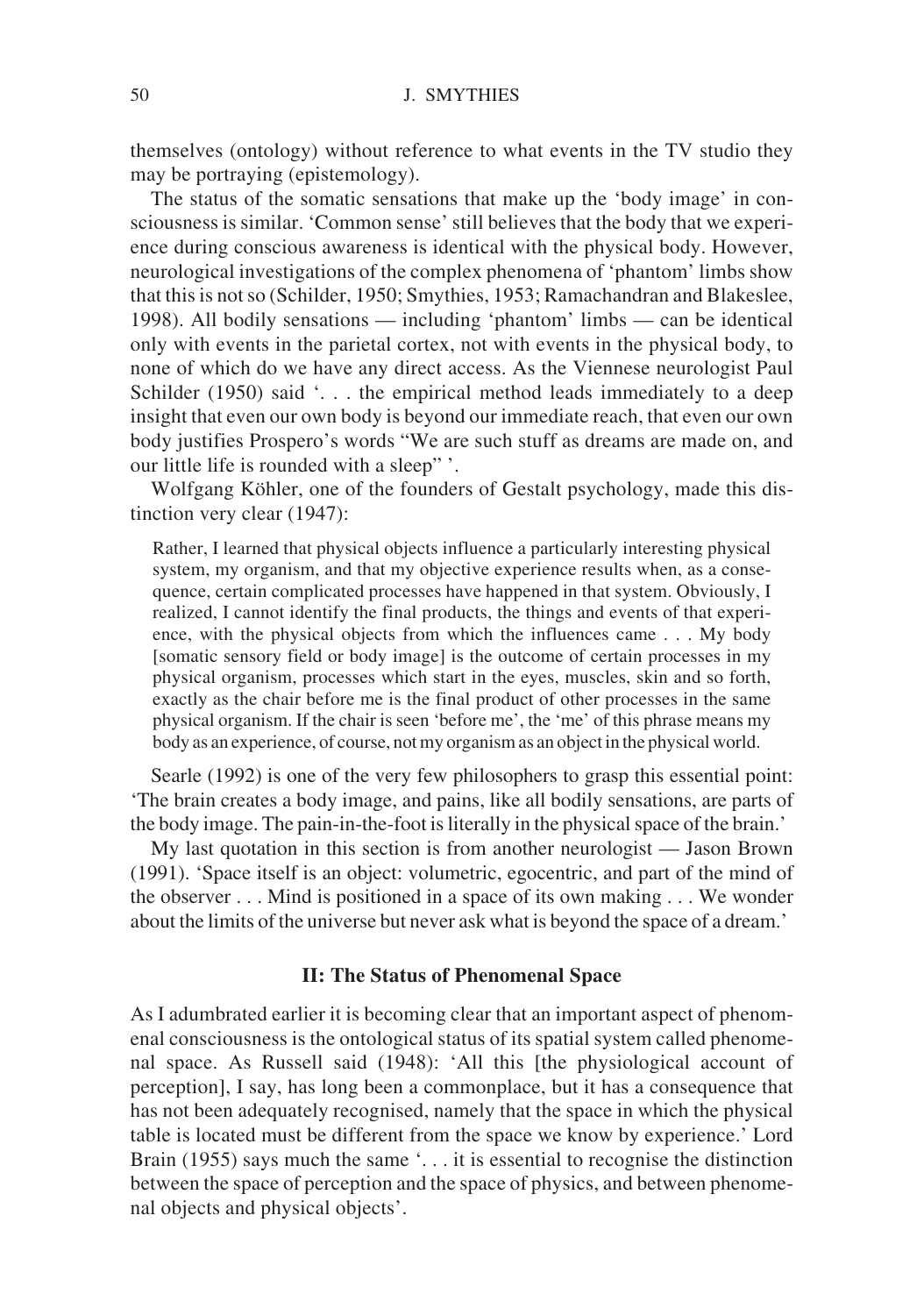It has been suggested by several people (Broad, 1923; Price, 1953; Kuhlenbeck, 1958; Smythies, 1994a) that the solution to this problem may be that phenomenal space and physical space are simply different spaces, different parallel universes, whose contents are causally related. Here 'different spaces' does not mean that one is real and one is abstract, but that both are real but are topologically external to each other. A real space can be defined as that in which some thing moves about. In which case, the physical body moves in physical space, and the body image (as well as dream images, etc.) move in phenomenal space. The causal relations postulated here are of the simplest Humean type, i.e. whenever a certain event A occurs in a brain a correlated event B occurs in the relevant part of a sensory field or other subdivision of a consciousness. For a further discussion of this topic see Smythies (1994a).

Broad (1923) puts it thus:

For reasons already stated, it is impossible that sensa [Broad's term for sensations] should literally occupy places in scientific space, though it may not, of course, be impossible to construct a space-like whole of more than three dimensions, in which sensa of all kinds, and scientific objects literally have places. If so, I suppose, that scientific space would be one kind of section of such a quasi-space, and e.g. a visual field would be another kind of section of the same quasi-space.

Kuhlenbeck (1958) says that '... physical events and mental events occur in different space-time systems which have no dimensions in common'.

In his recent book Stephen Hawking (2001) says: 'It is a matter of common experience that we live in a three-dimensional space. That is to say, we can represent the position of a point in space by three numbers, for example, latitude, longitude, and height above sea level.' I would comment that this 'matter of common experience' may be merely a visual illusion created by the virtual reality aspect of our mechanisms of perception. It is not at all 'obvious' that we live in a three-dimensional space. It is certainly true that our physical bodies are located in a three-dimensional (physical) space (or 4D space–time). It is also clear than the phenomenal space of consciousness has three spatial dimensions. One needs, for example, three numbers to locate a point in the body image or in a dream. But it may well be that the *co-ordinate systems* for these two spaces are different. That is what it means to say that physical space and phenomenal spaces are different spaces.

#### *The relevance of recent developments in physics*

The concept that the Universe may have more than three spatial (or four space– time) dimensions dates from 1917 when Peter Kaluza suggested that electromagnetism is really an extension of the gravitational field into a fifth dimension of space. This theory was supported by Einstein and Bergmann (1938). They say:

The theory presented here differs from Kaluza's in one essential point; we ascribe physical reality to the fifth dimension whereas in Kaluza's theory this fifth dimension was introduced only in order to obtain new components of the metric tensor representing the electromagnetic field.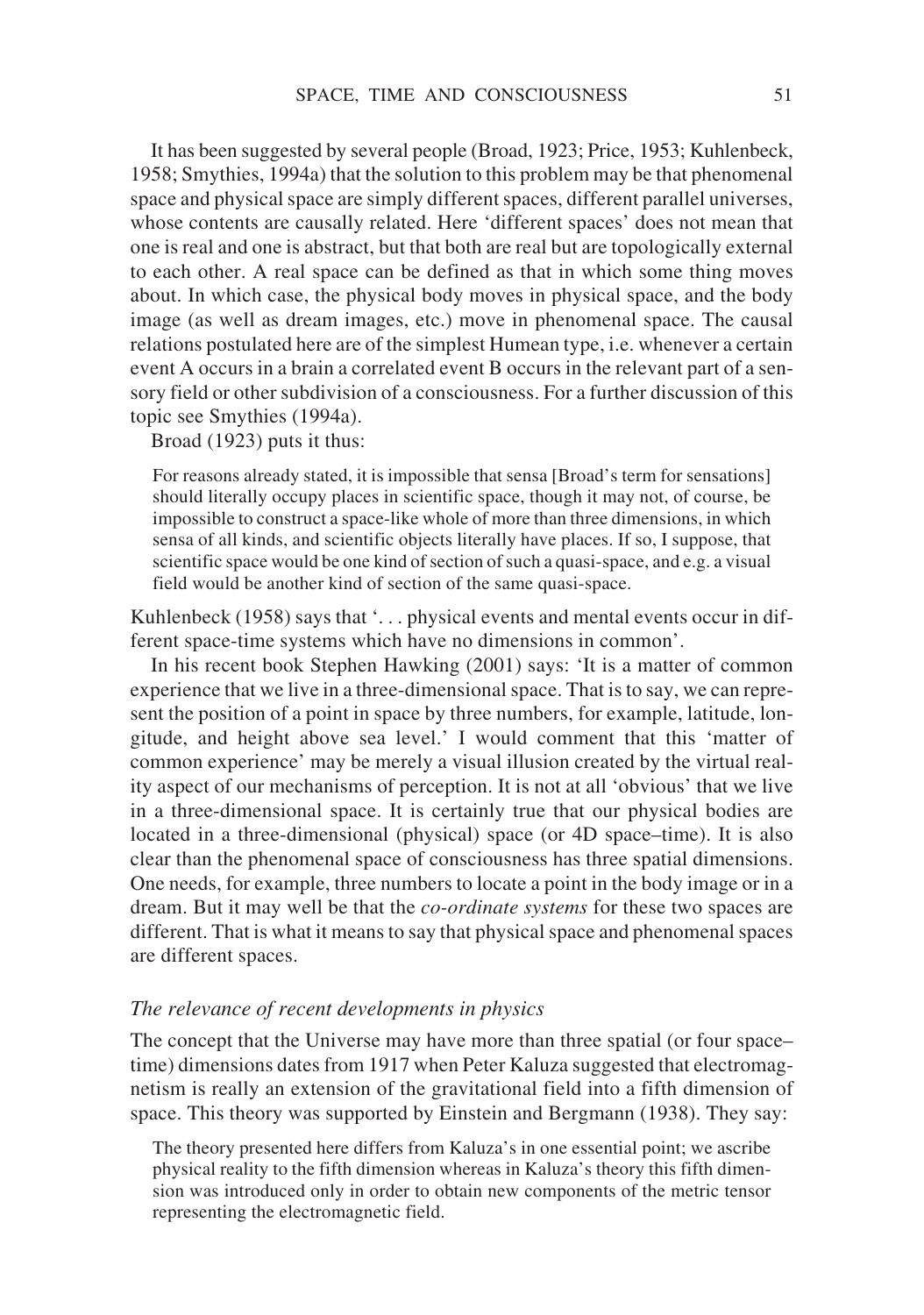#### 52 J. SMYTHIES

Later Klein introduced further dimensions to include the weak and strong nuclear forces into one unified system. Later still superstring theory also postulated that there are ten or eleven spatial dimensions to the Universe. Most recently brane theory has suggested that gravity itself may extend into a surrounding higher-dimensional space. (A brane is a four-dimensional space-time enclosed in a higher dimensional space-time.) As Hawking says: 'Large extra dimensions are an exciting new development in our search for the ultimate model or theory. They would imply that we live in a brane world, a four-dimensional surface or brane in a higher-dimensional space-time.' (Hawking, 2001, p. 180) The significance of 'large' here is that earlier the extra dimensions of space were supposed to be ordinarily invisible because they were rolled up exceedingly small. However, more modern accounts take into consideration the possibility that these extra space-time systems are invisible, not because they are exceedingly small, but because they form a parallel universe or universes. Naturally we can only see physical objects that can reflect light rays. Objects in parallel universes would be outside the range of the light rays in our universe. (Note, however, we experience our own sensations directly without the mediation of light rays. Light rays are among the causal ancestors of our visual sensations.)

However, if the theory of consciousness presented in this paper is correct, then all the contents of consciousness — including our visual sensations — lie in a space, or brane, of their own outside the physical universe. Normal perception, in this theory, is mediated by the causal chain

object–photon–retina–brain–(cross to a new brane)–visual field.

Hallucinations involve only the last part of this causal chain

brain–(cross to a new brane)–visual field.

It is therefore quite in keeping with these trends in physics to suggest that consciousness is located in its own brane further external to the dimensions of the physical world. By that I mean that the new space postulated by this theory to contain a consciousness is not merely a Kaluza-Klein or a superstring space; it is a new space in addition to all currently postulated physical space–times. These provide merely an analogy for a new space of consciousness. The human organism thus may extend beyond the physical body to include a consciousness module (composed of the various sensory and image fields plus perhaps a subjective Self) located in a brane of its own. To coin a pun: 'Consciousness may be in the brane not in the brain.'

# **III: The Role of Consciousness in Special Relativity**

Contemporary 'common sense' thinks of the world as a collection of material objects extended in three-dimensional space and enduring in a separate Newtonian time. Special Relativity unifies Newtonian space and time into space-time. It does not recognize any special universal 'now' of time. Instead, it states that objects consist, not of 3D entities enduring in time, but as 4D world lines existing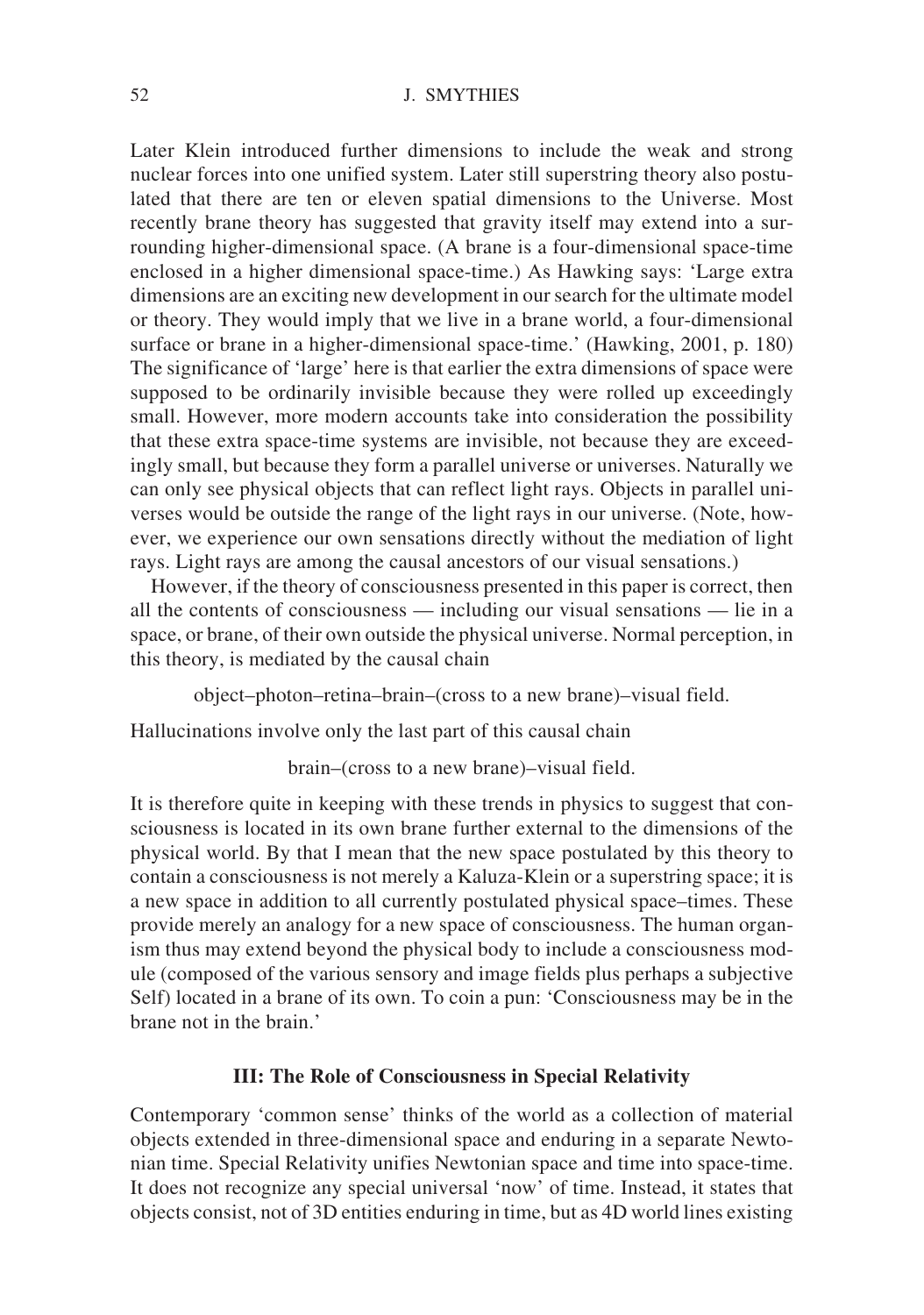and extended from the big bang to the big crunch. For example, the earth is not a spheroid circling the sun, but a stationary hyperhelix wound around the world lines of the sun. Thus the buildings of imperial Rome still stand — it is just that we cannot see them any more. The buildings of future cities already exist — but we cannot see them yet. It should be noted, however, that there is no more a distinguished present in Newtonian physics than there is in special relativity, so all times must be treated symmetrically in regard to the distribution of matter. So, if one wants to account for our psychological impression that there is a 'now' in time and moreover that time in some way flows, we must look elsewhere than contemporary physics, whether Newtonian or Relativity, to find it.

Since I am not a physicist I thought it best to expound much of the argument in the words of the following physicists and philosophers of physics who have addressed this problem:

Louis de Broglie (1959):

Each observer, as his time passes, discovers, so to speak, new slices of space-time which appear to him as successive aspects of the material world, though in reality the ensemble of events constituting space-time exist prior to his knowledge of them . . . the aggregate of past, present and future phenomena are in some sense given *a priori*.

Stannard (1987):

Physics itself recognizes no special moment called 'now' — the moment that acts as the focus of 'becoming' and divides the 'past' from the 'future'. In four-dimensional space-time nothing changes, there is no flow of time, everything simply *is* . . . It is only in consciousness that we come across the particular time known as 'now' . . . It is only in the context of mental time that it makes sense to say that all of physical space-time *is*. One might even go so far as to say that it is unfortunate that such dissimilar entities as physical time and mental time should carry the same name!

This position is supported by Lord Brain (1963):

Moreover when we describe what happens in the nervous system when we are concerned with the movement of electrical impulses in space (i.e. along neurons), and though we use physical time to describe these movements, we can never abstract from such an account time as we experience it psychologically.

Penrose (1994) says that in the universe described by Special Relativity '. . . particles do not even move, being represented by "static" curves drawn in space–time'. Thus what we perceive as moving 3D objects are really successive cross-sections of immobile 4D objects past which our field of observation is sweeping.

Others have come to the same conclusion. For example:

Quine (1982): 'A drastic departure from English is required in the matter of time. The view to adopt is the Minkowskian one, which sees time as a fourth dimension on a par with the three dimensions of space.'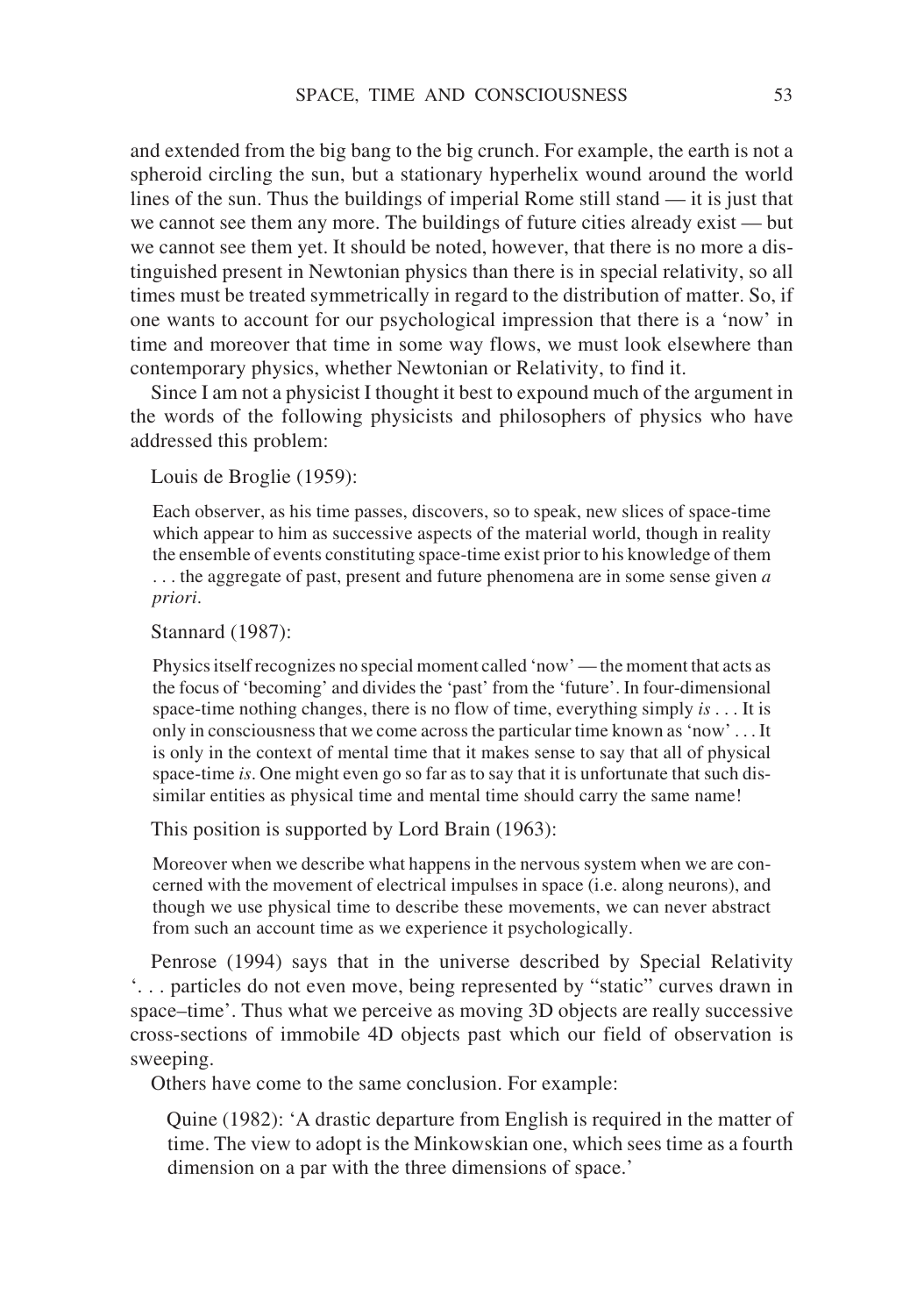Lloyd (1978): 'For the Quinean, what differences we see between past, present and future pertain to our limited mode of access to reality.'

Heller (1984): 'I propose that a physical object is not an enduring hunk of matter but an enduring spatio-temporal hunk of matter.'

Eddington (1920): 'Events do not happen: they are just there, and we come across them... [as] . . . the observer on his voyage of exploration.'

Weyl (1922): 'The objective world simply *is*, it does not *happen*. Only to the gaze of my consciousness crawling upward along the life-line [world line] of my body does a section of this world come to life as a fleeting image.'

Werth (1978) makes the important point that this new formulation applies to somatic sensation as well as to vision:

Our apparent body ['body image' is the neurological name for this] at each instant is simply a 'slice' of our four-dimensional body. That is the experiencing subject sequentially 'intersects' his four-dimensional body and 'projects' the sequence of three-dimensional intersections upon the 'screen' of his consciousness: his body appears to him as being ever changing though in physical reality it is a static and immutable four-dimensional object.

Lastly Broad (1953):

. . . if we assume one additional spatial dimension beside the three we can observe, and if we suppose that our field of observation at any one moment is confined to the content of a {3,4}-fold which moves uniformly at right angles to itself along a straight line in the {3,4}-fold, then there is no need to assume *any other* motion in the universe. This *one uniform rectilinear* motion of *the observer's field of observation*, together with the *purely geometrical properties* of the *stationary* material *threads* in the four-fold, will account for all the various observed motions (various in both magnitude and direction) of the material *particles* which are the appearances of these threads in the successive fields of observation.

By the term '{3,4}-fold' Broad means a space–time that has three dimensions of space and one of time. By the term a 'four-fold' he means the four-dimensional space-time of Relativity.

Broad also points out that this formulation requires two 'times'. Time 1 has become amalgamated with space into space-time. But a real time  $-t2$  — is still required in which the 'observer's field of observation' moves through space-time. At what velocity? Eddington (1920) suggested this must be the velocity of light. Time 2 may correspond with Stannard's 'mental' time.

However, these statements raise a problem. De Broglie speaks of 'each observer', Lloyd of 'our limited mode of access to reality', Eddington of 'the observer', Broad of 'the observer's field of observation'. In these instances the terms 'observer' and 'our' cannot refer, as is usual, to the physical body of the scientist, for this is composed of the 4D world lines of its constituent atoms strung out immobile in space-time, as is every other physical object. In contrast, Weyl talks of 'the gaze of my consciousness' and Werth of 'the experiencing subject'. The experienced 'now' of time in a block Universe is where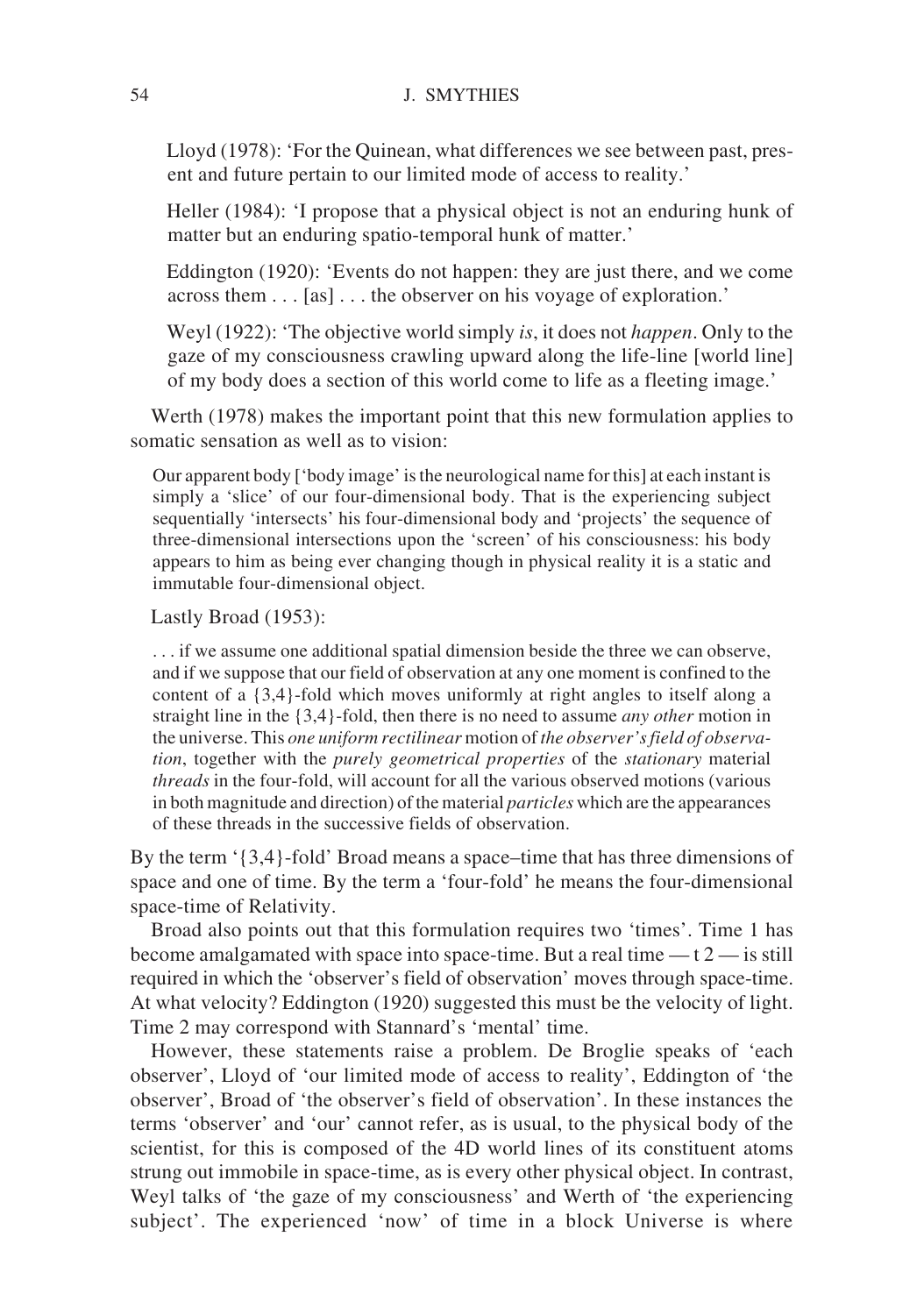consciousness, or the experiencing subject, is, not where his or her physical body and brain are. As Alexander (1975) put it '. . . the present being a moment of physical Time fixed by relation to an observing mind'. Thus the observer in a block universe with a shifting 'now' of time must be some entity in addition to the physical body. So how could the conscious observer, or subject with its 'gaze of consciousness', be additional or external to the brain? As we saw earlier the new theory suggests that the consciousness module is indeed external to its brain as it is located in a space (brane) of its own that encloses the phenomenal space of a consciousness.

The question might be asked 'Is our subjective experience of time merely our phenomenal impression of the causal relations between the parallel branes of space-time and phenomenal space?' The answer is that we do not experience these postulated causal relations that connect the contents of the brain located in physical space-time and of the consciousness module located in phenomenal space-time. What we experience are the *end results* of these causal relations namely our own sensations, images and thoughts.

#### **Conclusion**

Linde's theory of consciousness suggests that, in a comprehensive physical theory of the Universe, space-time, matter and consciousness will all become ontologically equal partners in a single over-riding physical reality in a multidimensional hyperspace. Linde himself does not discuss what the nature of consciousness might be other than its independent ontology. Nor does he comment on what might be the nature of the relations between a consciousness and its brain. However, some of the details of this hypothesis have been filled in by the people quoted such as Price, Broad, Russell and myself. My own contribution to this theory is to present the case that a consciousness may have its own space– time system and its own system of ontologically independent and spatiotemporally organized events (sensations and images) that have as much right to be called 'material' as do protons and electrons. Price (1953) and I also have suggested that the relations between a consciousness and its brain are causal.

So the new formulation of reality might consist of the following ontologically equal partners  $-$  (A) physical space-time (10 or more dimensions) containing physical matter (protons, electrons, etc.); (B) phenomenal space (3 more dimensions of a parallel universe) containing mind stuff (sensations and images); and (C) real time (time 2). A and B are in relative motion along the time 1 axis *in* time 2. Their contents are in causal relations via the brain. The psychological 'now' of time marks the point of contact of the two systems.

## *Acknowledgements*

I am grateful to Bernard Carr and Andrei Linde for their helpful comments on this paper.